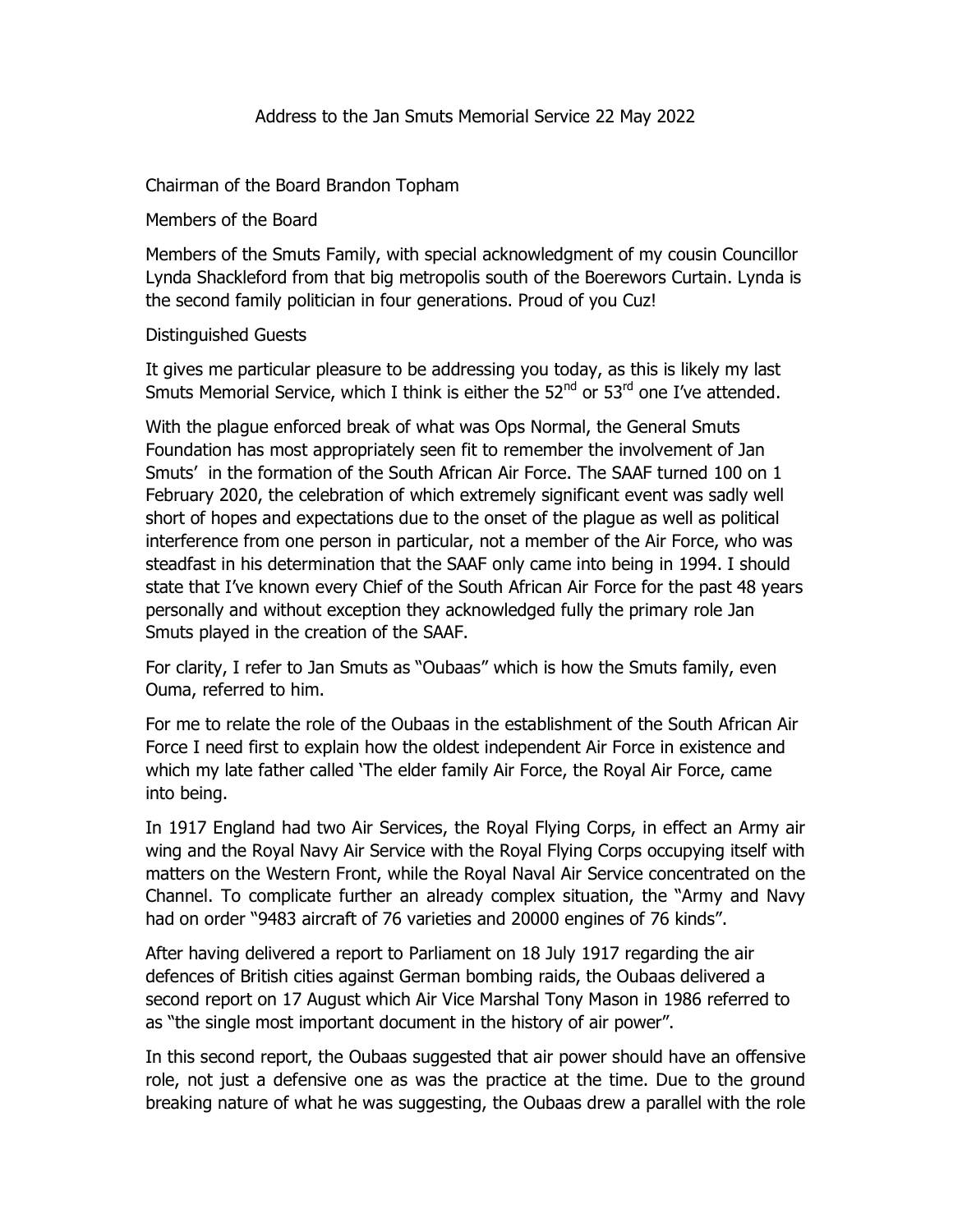of artillery, saying that "artillery was a weapon, an instrument ancillary to a service, but one that could not be an independent service itself".

He went on to elaborate:

"Air Service on the contrary, can be used as an independent means of war operations far from and independently of, both Army and Navy. As far as can be presently foreseen there is absolutely no limit to the scale of its future independent war use. And the day might not be far off when aerial operations with their devastation of enemy lands and destruction of industrial and populous centres on a vast scale may become the principle operations of war to which the older forms of military and naval operations may become secondary and subordinate. In our opinion there is no reason why the Air Board should any longer continue in its present form and there is every reason why it should be raised to the status of an independent Ministry in control of its own war service"

This, Ladies and Gentlemen, was the seed from which the oldest independent Air Force, the Royal Air Force, was born. There seems often to be some confusion as to the respective roles played by the Oubaas and Lord Trenchard in the establishment of the RAF. My personal, much simplified, explanation is that the Oubaas conceived the establishment of a third independent arm of service, persuaded Parliament that this was worthy idea, gave birth to the RAF and shortly after birth the infant air force was given up for adoption. It is interesting also to note that when the Oubaas delivered his report to Parliament on 17 August, Gen Trenchard who is sometimes regarded as the Father of the Royal Air Force was in France, and when news was received that Parliament had voted for the establishment of an independent air force, voiced his strong disapproval. This personal, likely somewhat subjective explanation of events, was not disputed by the Third Viscount Trenchard when I shared my thoughts with him some years ago.

It also did no harm that the Oubaas was also the attending paediatrician to the infant air force as he was at the time Chairman of the War Priorities Committee which was empowered to determine and coordinate how all materials, both raw and processed, were best employed in the war effort. Of interest is that the apportionment of all material between the various arms of service and support functions was almost exclusively done by the Oubaas, manually, in long hand, and with considerable mental arithmetic and astonishing brilliance. The late Col Charles Comley once explained what an extraordinary exercise in sheer intellect this was, today super computers are employed for this task.

Having pioneered the concept of air power, and got the Royal Air Force off the ground, it followed that the Oubaas would wish to have the same happen in his own country.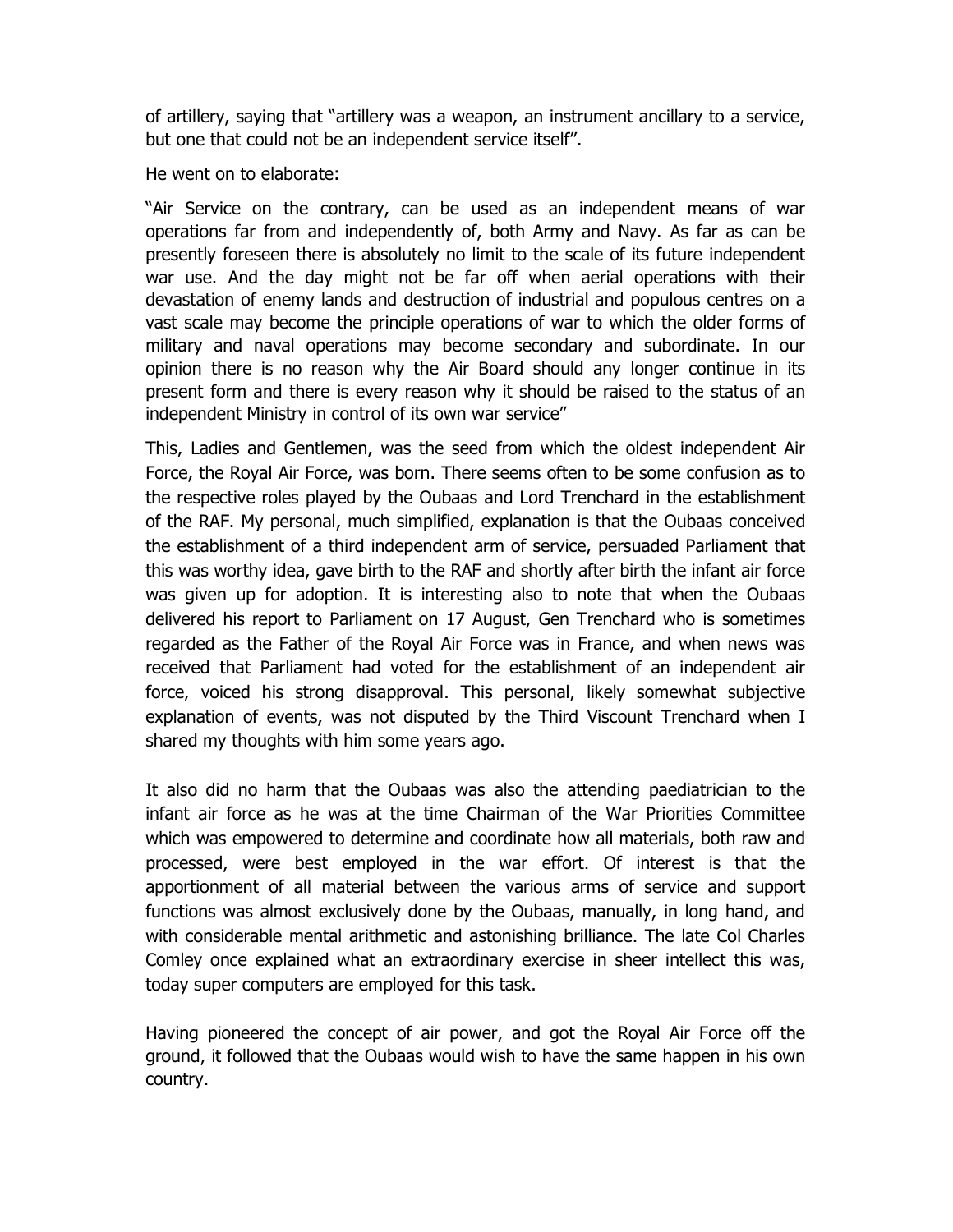South African had featured strongly in the Royal Flying Corps during World War I, with Andrew Beauchamp-Proctor topping the heap with the most kills amongst all the Empires airmen, 41, and holder of the VC, MC, DSO and DFC. Amongst his contemporaries was one Colonel Helperus Andrias van Ryneveld, who was to play a significant role in the establishment of our own South African Air Force. He was not the most successful fighter pilot with only 5 kills, and was known to be cold, ambitious, decisive, authoritarian, took criticism with poor grace, but was inspirational and that rarest of men, a leader of leaders. When the Oubaas decided to start an air force in South Africa, Sir Pierre was the man he chose to make it happen.

Sir Pierre was better known amongst the South African public for an epic flight he undertook with Quinton Brand from England to South Africa in a Vickers Vimy called the Silver Queen. Despite two crashes, and Smuts having to authorise two replacement aircraft, they succeeded in their endeavours and both were knighted.

The South African Air Force got off to a flying start with the Imperial Gift. The Imperial Gift was according to Carel Birkby a personal gift from the War Cabinet to the Oubaas, who he describes as one of its most forceful members. Officially the gift was for 100 aircraft, comprising 22 SE 5A's, 30 Avro 504 Trainers, and 48 DH9 bombers. These were augmented by gifts of 10 DH 4's from the London Overseas Club as well as a DH 9 and two BE 2 Scouts from the City of Birmingham. Apart from the aircraft, the gift included steel frames for 20 hangars, 30 wood and canvas hangars, 50 000 gallons of aero fuel and 20 000 gallons of paint, varnish and dope. A complete engine shop as well as motor vehicles and photographic equipment were also included.

Sir Pierre was summoned from Cologne in Germany where he was engaged in the handover of surrendered German aircraft to the RAF to the Savoy Hotel in London where the Oubaas kept residence and was told "I want you to go out to South Africa and start an air force"

Sir Pierre supervised the shipment of the gift to Cape Town which cost  $£32800$ , where it was offloaded and railed to Pretoria at a cost of £38 300.

The Imperial Gift consignment was transported to a 23,5 morgen site some 2 miles east of Roberts Heights which had been purchased to become the SAAF's first airfield. This airfield was named Swartkop, and is still active today, in fact some of the Imperial Gift Hangars are amazingly still in daily use. AFB Swartkop is the oldest active Air Force Base in the world.

The South African Air Force was officially established on 1 February 1920, a day that is still celebrated each year. Ours is thus the second oldest independent air force in the world.